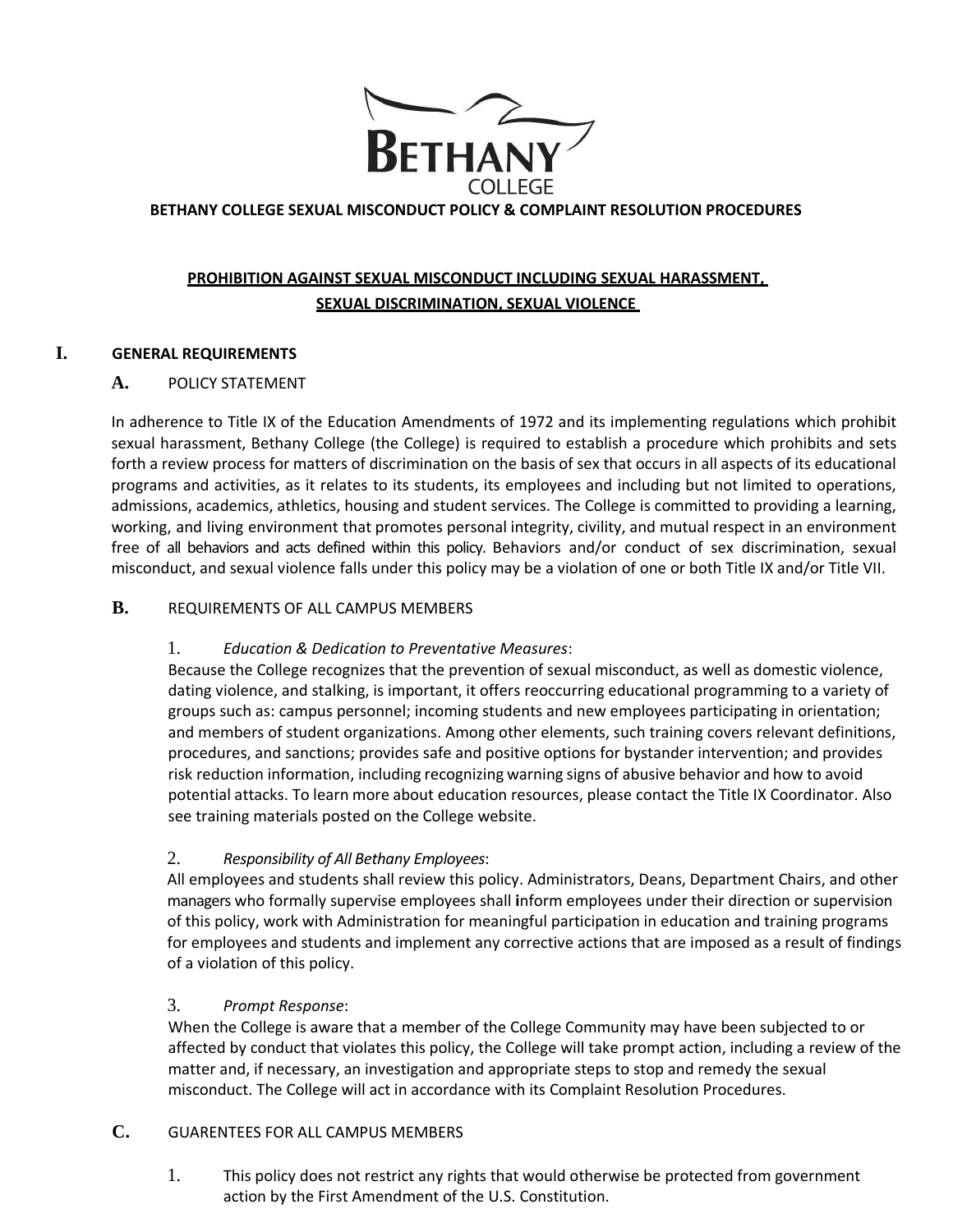- 2. This policy will not deprive a person of any rights that would otherwise be protected from government action under the Due Process Clauses of the Fifth and Fourteenth Amendments of the U.S. Constitution.
- 3. This policy will not restrict any other rights guaranteed against government action by the U.S. Constitution.

## **D.** PRIVACY IN PROCESS:

- 1. The College will be diligent to keep reports and other information obtained through this process confidential to the extent possible.
- 2. To protect the privacy of the parties and the integrity of the process; parties, and witnesses involved are encouraged to limit their discussion of the matter except as necessary for a party to gather or present evidence relevant to the matter or otherwise seek resources.
- 3. A party or witness may be questioned about any conversations they have about the matter, and those conversations may be considered as evidence in the case, except to the extent they are protected under a legally recognized privilege.
- 4. Employees who are witnesses to misconduct shall not disclose information about the matter or their involvement in the case to anyone who does not have a need to know in connection with the policy process.
- 5. Reports and other information may be disclosed to state or federal anti-discrimination agencies for investigations or audits, and during litigation.
- **E. RETALIATION PROHIBITED:** This College prohibits intimidation, threats, coercion, or discrimination against any individual for the purpose of interfering with any right or privilege secured by Title IX and its implementing regulations or because an individual has made a report or complaint, testified, assisted, participated in or refused to participate in any manner in an investigation, proceeding, or hearing under the institution's policy. Persons who believe they have been retaliated against in violation of this policy should make a complaint in the manner set forth in this section.

## **II. SCOPE & APPLICATION**

## **A.** SEXUAL HARASSEMENT DEFINED IN EITHER TITLE IX and/or TITLE VII IS PROHIBITED BY THIS POLICY

- 1. Depending on the circumstances, some alleged conduct may be evaluated under both definitions of "sexual harassment." Conduct that does not meet either definition of "sexual harassment" may also be additionally evaluated under the definition of "harassment" above if it involves conduct on a basis of another protected status.
- 2. This policy prohibits sex discrimination, sexual harassment, even when the complainant and alleged perpetrator are members of the same sex, and it applies regardless of national origin, immigration status, or citizenship status. Prohibitions defined within the context of sexual violence depend on definition of the Uniform Crime Report.
- **B.** PROCEDURE: The type of harassment dictates the grievance procedure to be used, both of which are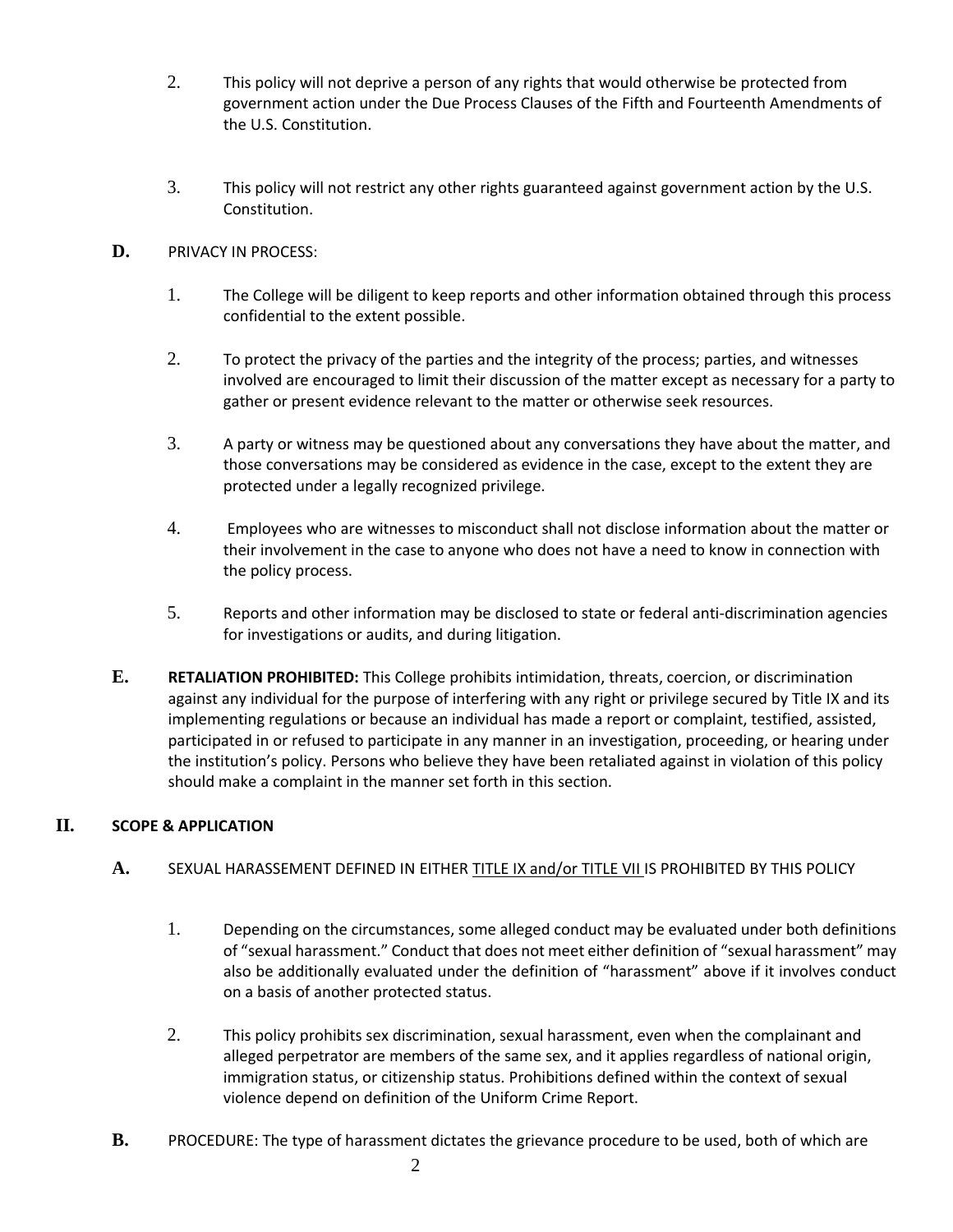stated herein.

- **C.** APPLICATION: This policy applies to administrators, faculty, and other College employees; students; applicants for employment; customers; third-party contractors; and all other persons that participate in the College's educational programs and activities, including third-party visitors on campus (the "College Community"). This policy may apply to conduct that occurs off campus, if the conduct occurs within the context of an education program or activity, or at a location owned by the College or officially recognized organization of the College.
- D. OTHER COLLEGE POLICIES/HANDBOOKS: The College has the discretion to review alleged acts of discrimination and harassment that occur outside of its education program of activity, and/or outside the procedure of Title IX. Conduct or behaviors defined herein may also violate or be prohibited by other College policies handbooks or codes of conduct that may be enforced even if conduct is initially brought to light or reviewed in the context of this policy.
- **E.** STATE LAW*:* This policy does not eradicate the College's obligation to comply with state law. This policy does comply with the Kansas Rape Shield law. In the event Title IX conflicts with state law, Title IX shall take precedent.
- **F.** JURISDICTION: This policy does not apply to conduct outside of the United States.
- **G.** CRIMINAL BEHAVIOR: If a person believes that criminal conduct has occurred, then the person should report that conduct to local law enforcement. Assistance will be given if requested in consultation with College staff. However, the Criminal Justice System and this Policy are separate procedures, and the College has no control, or role in the criminal matter, nor is the College required to provide supportive measures or an advocate for the criminal process, although it may choose to do so. Complaints/reports must be made under both procedures if a complainant wants both processes to go forward. Persons may also request a protection from abuse order from a court under the Protection from Stalking Act, K.S.A. 60- 31a01, et seq**.**

## **III. SEXUAL HARASSMENT PROHIBIITED BY TITLE IX**

### **A. SEXUAL HARASSMENT PROHIBITED BY TITLE IX OF THE EDUCATION AMENDMENTS OF 1972 PROHIBITS SEXUAL HARASSMENT DEFINED AS CONDUCT ON THE BASIS OF SEX THAT SATISFIES** *ONE OR MORE* **OF THE FOLLOWING**:

- 1. An employee of the College conditioning educational benefits, aid or service on an individual's participation in unwelcome sexual conduct (i.e., quid pro quo); (This unwelcome conduct constitutes sexual harassment for when "serious incidents that jeopardize equal educational access exceed the threshold and are actionable and includes not only express communications but also situations where the quid pro quo natures is implied from the circumstance.
- 2. Sexual assault (as defined in the Clery Act), or dating violence, domestic violence, or stalking as defined in the Violence Against Women Act (VAWA). Sexual advances, requests for sexual favors, and other verbal, physical, or visual conduct of a sexual nature constitute sexual harassment when: This unwelcome conduct constitutes sexual harassment for when "serious incidents that jeopardize equal educational access exceed the threshold and are actionable.)
	- i. *Examples include but are not limited to*: Rape or sexual assault: sexual intercourse (anal, oral, or vaginal) by a man or woman upon a man or woman without consent. Unwilling sexual penetration (anal, vaginal, or oral) with any object or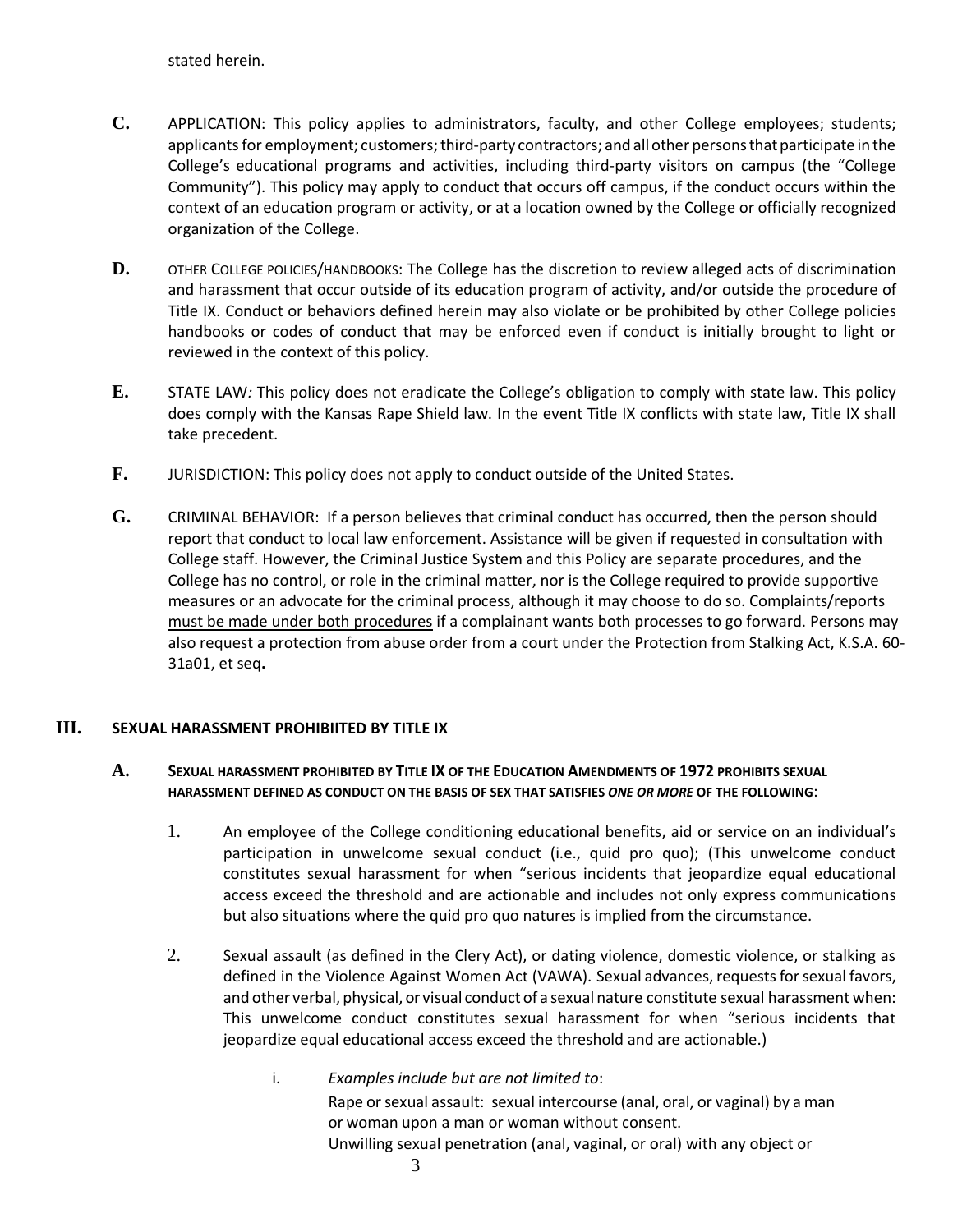body part that is committed by force, threat, or intimidation. Sexual touching with an object or body part, by a man or woman upon a man or woman, without consent. Sexual touching with an object or body part, by a man or woman upon a man or woman, committed by force, threat, or intimidation. The use of force or coercion to effect sexual intercourse or some other form of sexual contact with a person who has not given consent. Having sexual intercourse with a person who is unconscious because of drug or alcohol use. Hazing that involves penetrating a person's vagina or anus with an object Use of the "date rape drug" to effect sexual intercourse or some other form of sexual contact with a person. One partner in a romantic relationship forcing the other to have sexual intercourse without the partner's consent. Exceeding the scope of consent by engaging in a different form of sexual activity than a person has consented to. Knowingly transmitting a sexually transmitted disease such as HIV to another person through sexual activity. Coercing someone into having sex by threatening to expose their secrets Secretly videotaping sexual activity where the other party has not consented. Prostituting another person.

- 3. Unwelcome conduct on the basis of sex that a reasonable person would determine is so severe, pervasive, **and** objectively offensive that it effectively denies a person equal access to the educational institution's education program or activity. This is known as a hostile environment. This may include not only express communications, but also situations where the quid pro quo nature of the incident is implied from the circumstances. This includes sexual violence (see definition below)
- **B.** POLICY REFERENCE
	- 1. Conduct and behavior described in this section (section III) throughout the Policy is collectively referred to as "Title IX Sexual Harassment."
	- 2. All allegations of conduct based on sex, sexual orientation, or gender identity, are first evaluated and processed under this definition. There is a presumption that a respondent is not responsible for alleged Title IX Sexual Harassment unless and until a determination regarding responsibility is final.

## **IV. SEXUAL HARASSMENT PROHIBIITED BY TITLE VII**

**A. TITLE VII OF THE CIVIL RIGHTS ACT OF 1964, PROHIBITS SEXUAL HARASSMENT AS A FORM OF ILLEGAL DISCRIMINATION AND WILL FOLLOW INVESTIGATION, ADMINISTRATIVE REVIEW AND GRIEVANCE PROCEDURE AS DISCUSSED BELOW:**

#### **B. SEXUAL HARASSMENT PROHIBITED BY TITLE VII IS DEFINED AS** *ONE OR BOTH* **OF THE FOLLOWING**:

- 1. An employee of the College conditioning educational benefits, aid or service on an individual's participation in unwelcome sexual conduct (i.e., quid pro quo); (This unwelcome conduct constitutes sexual harassment for when "serious incidents that jeopardize equal educational access exceed the threshold and are actionable and includes not only express communications but also situations where the quid pro quo natures is implied from the circumstance. (OR)
- 2. Unwelcome conduct on the basis of sex that a reasonable person would determine is so severe,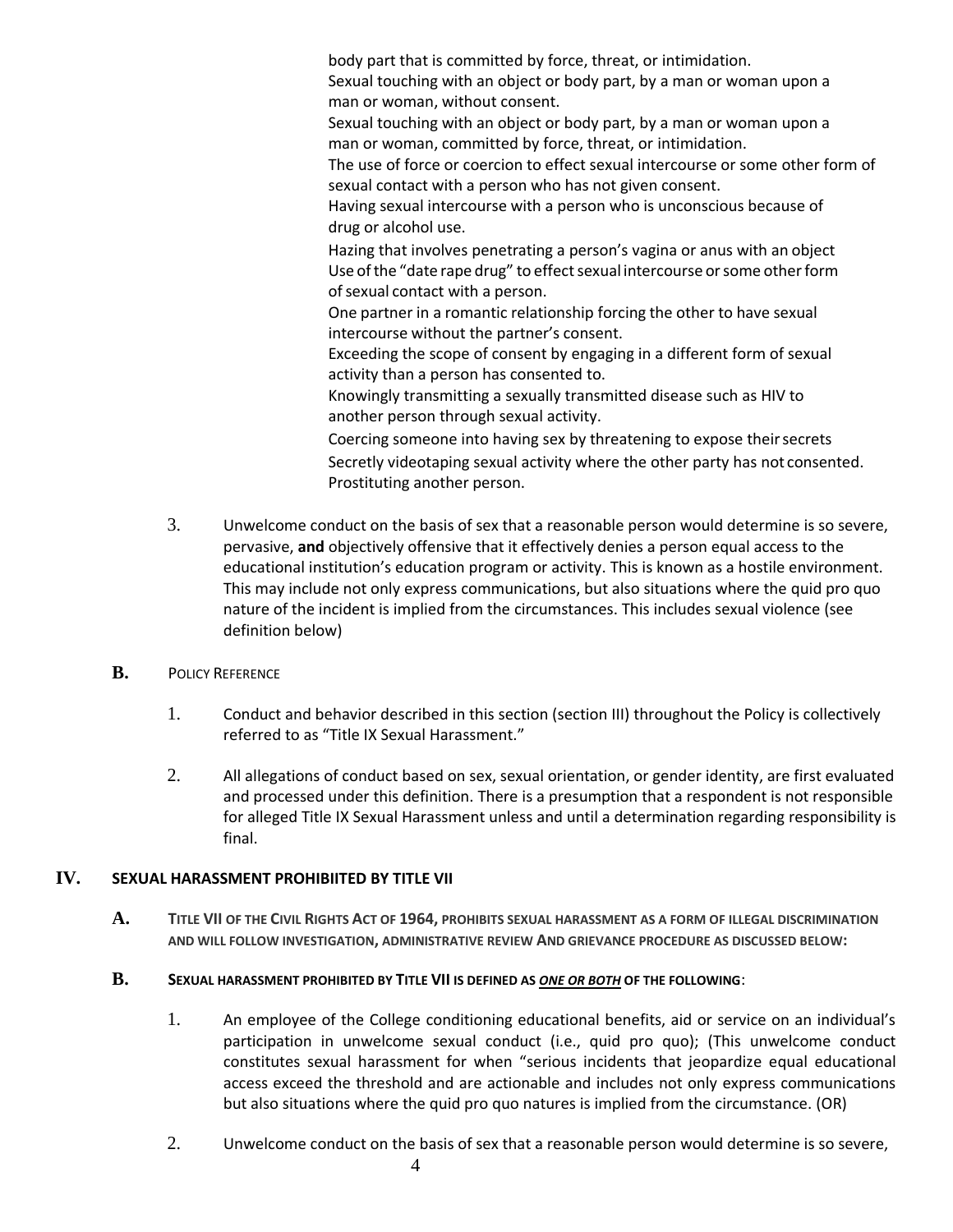pervasive, **and** objectively offensive that it effectively denies a person equal access to the educational institution's education program or activity. This is known as a hostile environment. This may include not only express communications, but also situations where the quid pro quo nature of the incident is implied from the circumstances. This includes sexual violence.

3. *Examples of Behavior Prohibited by Title VII* Pressure for a dating, romantic, or intimate relationship. Unwelcome touching, kissing, hugging, rubbing, or massaging. Pressure for sexual activity. Unnecessary references to parts of the body. Sexual innuendos, jokes, or humor. Making sexual gestures. Displaying sexual graffiti, pictures, videos or posters Using sexually explicit profanity. Asking about, or telling about, sexual fantasies, sexual preferences, or sexual activities E-mail and Internet use that violates this policy. Leering or staring at someone in a sexual way, such as staring at a person's breasts or groin Sending sexually explicit emails or text messages. Commenting on a person's dress in a sexual manner. Giving unwelcome personal gifts such as flowers, chocolates, or lingerie that suggest the desire for a romantic relationship. Commenting on a person's body, gender, sexual relationships, or sexual activities

Requesting sexual favors in return for employment, athletic, or other rewards, or threats if sexual favors are not provided.

## **V. REPORTING PROHIBITED BEHAVIOR:**

#### **A. WHERE DO I REPORT BEHAVIOR OF ANOTHER STUDENT?**

- 1. *Title IX Coordinator:* The Title IX Coordinator is designated as an employee responsible for coordinating the College's efforts in complying with Title IX: Christi Wicks, Bethany College, Wallerstedt Library Office 121, Lindsborg, KS 67456, (785) 227 3380 ext 8123; email wickscl@bethanylb.edu
- 2. *Deputy Coordinator:* The College has also designated the following Deputy Title IX Coordinator to assist the Title IX Coordinator: Mandy Smith, Bethany College, Presser Hall Office 126, 335 E Swensson, Lindsborg, KS 67456; T (785) 227 3380 ext 8115; Email [smithml@bethanylb.edu](mailto:smithml@bethanylb.edu)
- 3. *Department of Education***:** A person may also file a complaint ofsex discrimination with theUnited States Department of Education's Office for Civil Rights regarding an alleged violation of Title IX by visiting www2.ed.gov/about/offices/list/ocr/complaintintro.html or by calling 1-800-421-3481.
- **B. MAKING A REPORT AGAINST A BETHANY EMPLOYEE:** When employees are involved and/or complaints are of sex discrimination, contact shall be made with: Mandy Smith, Bethany College, Presser Hall Office 126, 335 E Swensson, Lindsborg, KS 67456; T (785) 227 3380 ext 8115; Email smithml@bethanylb.edu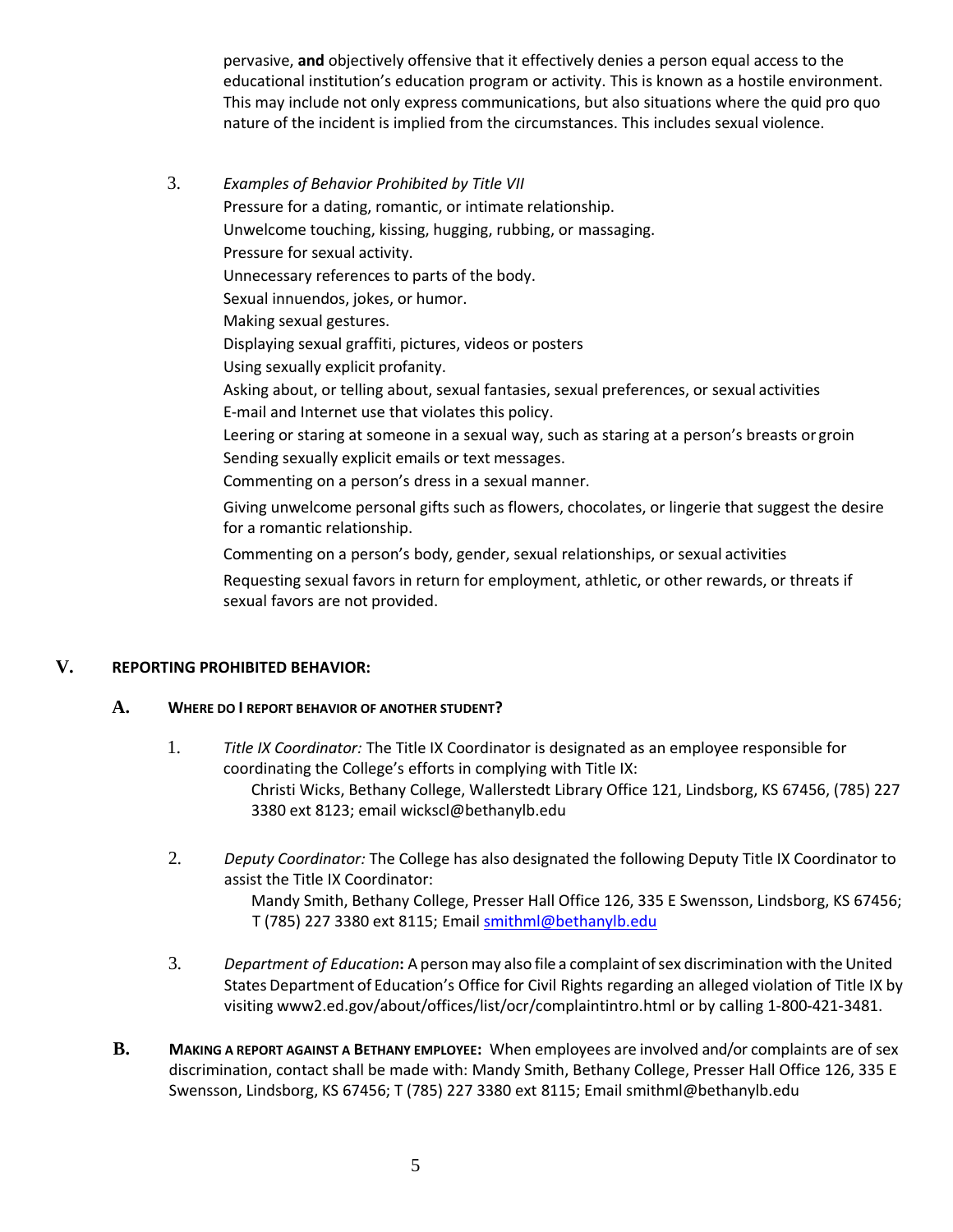#### **VI. DEFINITIONS OF TERMS AS USED IN THIS POLICY**

**Actual knowledge** means notice by observation or report of sexual harassment or allegations of sexual harassment occurring in the College's education program or activities, to the College's Title IX Coordinator or to any official of the College who has authority to institute corrective measures on behalf of the College. Imputation of knowledge based solely on *respondeat superior* vicarious liability or constructive notice is insufficient to constitute actual knowledge. This standard is not met when the only official of the College with actual knowledge is also the respondent.

#### **Alumni Complainant** See Complainant

**Authority to Implement Corrective Measures** is any official designated by the College to institute measures on the College's behalf and if known satisfies the requisite actual knowledge component to trigger a response by the College.

**Education program or activity** includes locations, events, or circumstances over which the College exercised substantial control over both the respondent and the context in which the sexual harassment occurs, and also includes any building owned or controlled by a student organization that is officially recognized by Bethany College.

**Coercion** is direct or implied threat of force, violence, danger, hardship, or retribution sufficient to persuade a reasonable person of ordinary susceptibility to perform an act which otherwise would not have been performed or acquiesce in an act to which one would otherwise not have submitted. Coercion can include unreasonable and sustained pressure for sexual activity. Coercive behavior differs from seductive behavior based on the type of pressure someone uses to get consent from another. A person's words or conduct cannot amount to Coercion for purposes of this policy unless they wrongfully impair the other's freedom of will and ability to choose whether or not to engage in sexual activity.

#### **College**: Bethany College or College.

**Complainant** means an individual who is alleged to be the victim of conduct that could constitute sexual harassment, and who is participating or attempting to participate an education program or activity of the College at the time the report is being made. A third party may file a report but can't file a formal complaint. The Coordinator may sign a formal complaint on behalf of a complainant. A complainant who has left the College solely based on the allegation of sexual harassment and is willing and able to reenroll depending on the outcome of the allegation, is considered to be attempting to participate. Alumni complainant might be attempting to participate depending on the facts of the situation and whether or not they are a complainant requiring a review will be determined by the Title IX Coordinator.

**Consent** is informed, freely given, and mutually understood. Consent requires an affirmative act or statement by each participant. Consent is not passive. If coercion (see definition herein), intimidation, threats, and/or physical force are used, there is noconsent. If a person is mentally or physically incapacitated or impaired by alcohol or drugs such that the person cannot understand the fact, nature, or extent of the sexual situation, there is no consent. If a person is asleep or unconscious, there is no consent. Consent to one form of sexual activity does not imply consent to other forms of sexual activity. Consent can be withdrawn. A person who initially consents to sexual activity is deemed not to have consented to any sexual activity that occurs after he or she withdraws consent. Effective consent may not exist when there is a disparity in power between the parties (e.g., faculty/student, supervisor/employee). Lack of consent is a critical factor in determining whether sexual violence has occurred.

**Evidence** is all available forms of information that tend to prove or disprove whether something is true.

**Formal Complaint** is a document signed by complainant or the Title IX Coordinator that alleges sexual harassment and meets other requirements stated herein. See section XI, 3 page 11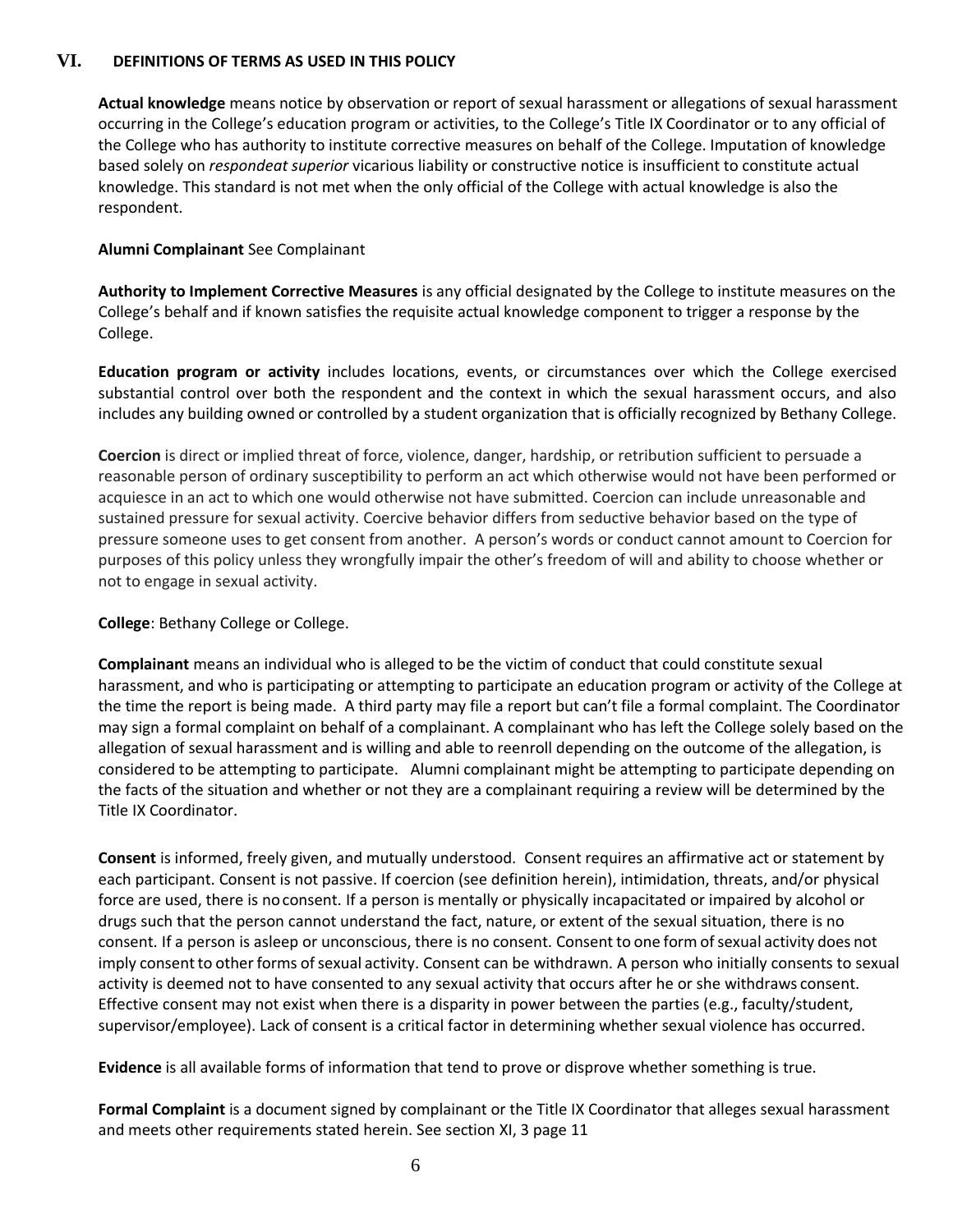**Incapacity** is a state where a person does not appreciate the nature or fact of sexual activity due to the effect of drugs or alcohol consumption (or both) and or due to a medical condition or disability, or due to a state of unconsciousness or sleep.

**Informal Resolution** is the process by which the parties may agree to resolve the matter by an informal resolution that includes conflict or alternative dispute resolution procedures including but not limited to mediation, arbitration, and restorative justice**.** 

**Live Hearing:** A contemporaneous process by which a fact finder (panel of 3) reviews the non-testimonial and testimonial evidence gathered by the Title IX investigator, and hears statements and questioning of each party. Not all parties may participate in person for a live hearing but may choose to participate in a virtual contemporary format.

**Live Hearing Panel** is a panel of 3 people who review the investigative report, listen to evidence presented in the live hearing and decide as to whether a respondent is responsible for alleged conduct.

**Preponderance of the Evidence** is not defined by the Department of Education, but is a standard of proof met when the evidence presented proves the allegation(s) is/are more likely than not to be true, or stated another way 51% or, 50% plus a feather.

**Relevance** is that evidence that tends to prove whether or not a policy violation occurred and/or a respondent is responsible.

**Remedies** are any outcome designed to restore or preserve equal access to the College's education program or activity. A remedy may or may not include supportive measures defined herein. Remedies may or may not include disciplinary or punitive measures that burden the Respondent.

**Respondent** means an individual (student, employee, or faculty) who has been alleged and/or reported to be the perpetrator of conduct that could constitute sexual harassment. The College has the discretion to move forward or dismiss a formal complaint against a respondent who is no longer enrolled or employed at the College because the College may be unable to provide a prompt and timely response if it has no disciplinary authority over all of the parties involved.

**Retaliation** is any intimidation, threats, coercion, or discrimination against any individual for the purpose of interfering with any right or privilege secured by Title IX and its implementing regulations or because an individual has made a report or complaint, testified, assisted, participated in or refused to participate in any manner in an investigation, proceeding, or hearing under the institution's policy.

#### **Sexual Misconduct is any of the following acts:**

*Dating Violence:* is violence committed by a person who (1) is or has been in a social relationship of a romantic or intimate nature with the victim; and (2) Where the existence of such a relationship will be determined based on consideration of the following factors: (i) The length of the relationship; (ii) The type of relationship; and (iii.) The frequency of interaction between the persons involved in the relationship.

*Fondling:* Touching of the private body parts of another person for the purpose of sexual gratification, without the consent of the victim, including instances where the victim is incapable of giving consent because of age or because of temporary or permanent mental or physical incapacity

*Incest:* Sexual intercourse between persons who are related to each other within the degrees wherein marriage is prohibited by Kansas law.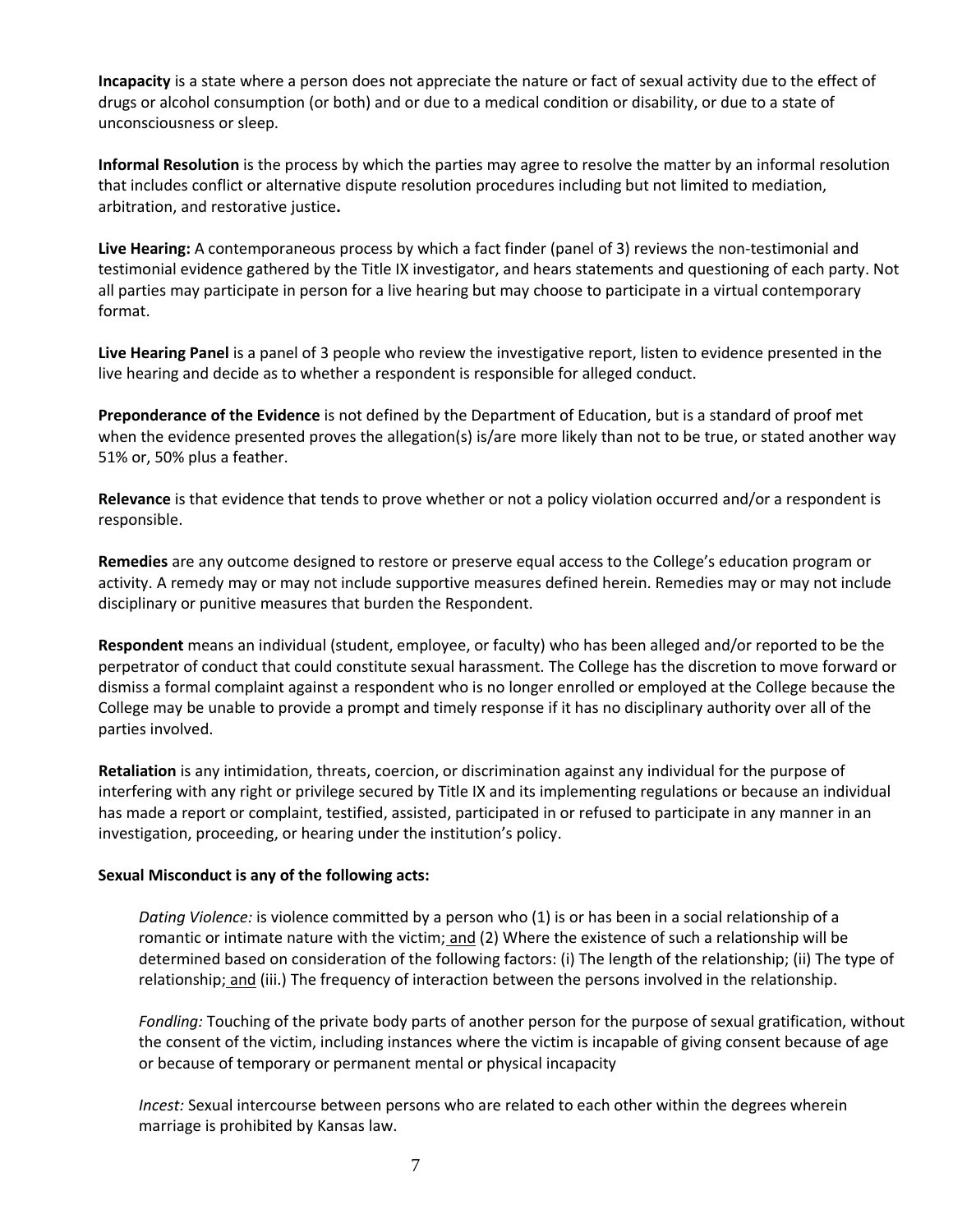*Rape***:** Having carnal knowledge of a person, without the consent of the person, including instances where the victim is incapable of giving consent because of age or because of temporary or permanent mental or physical incapacity. There is "carnal knowledge" if there is the slightest penetration of the vagina or penis by the sex organ of the other person. Attempted rape is included.

*Sodomy*: Oral or anal sexual intercourse with another person without their consent, including instances where the other person is incapable of giving consent because of age or because of temporary or permanent mental or physical incapacity.

*Sexual Assault*: Behavior or actions that include rape, sodomy, sexual assault with an object, fondling, incest.

*Sexual Assault with an object*: Using an object or instrument to unlawfully penetrate, however slightly, the genital or anal opening of the body of another person, without the consent of the victim, including instances where the victim is incapable of giving consent because of age or because of temporary or permanent mental or physical incapacity. An "object" or "instrument" is anything used by the perpetrator other than the perpetrator's genitalia

**Stalking**: Engaging in a course of conduct directed at a specific person that would cause a reasonable person to: • Fear for their safety or the safety of others; or • Suffer substantial emotional distress.

**Statutory Rape**: Sexual intercourse with a person who is under the statutory age of consent as defined by Kansas law.

**Supportive measures**: the non-disciplinary, non-punitive individualized services offered as appropriate, as reasonably available, and without fee or charge to the complainant or the respondent before or after the filing of a formal complaint or where no formal complaint has been filed. Such measures are designed to restore or preserve equal access to the College's education program or activity without unreasonably burdening the other party, including measures designed to protect the safety of all parties and or the College's educational environment, or deter sexual harassment. Supportive measures may include counseling, extensions of deadlines or other course-related adjustments, modifications of work or class schedules, campus escort services, mutual restrictions on contact between the parties, changes in work or housing locations, leaves of absence, increased security and monitoring of certain areas of the campus, and other similar measures. The College must maintain as confidential any supportive measures provided to the complainant or respondent, to the extent that maintaining such confidentiality would not impair the ability of the College to provide the supportive measures. The Title IX Coordinator is responsible for coordinating the effective implementation of supportive measures and consider who such measure will affect, and is not required to implement every request by the victim. The College shall determine what is reasonable and document such measures chosen.

## **VII. ROLES OF TITLE IX ADMINISTRATION:**

- **A.** *Title IX Coordinator shall*:
	- 1. Receive complaints under this policy;

2. Coordinate dissemination of information and education and training programs; and assist members of the College Community in understandingthat sexual misconduct is prohibited by this policy;

3. answer questions about this policy;

4. appoint investigators to conduct a formal investigation and ensure that they are trained to respond to and investigate complaints of sexual misconduct;

Ensure complaints are handled in a prompt and timely manner

5. ensure that employees and students are aware of the procedures for reporting and addressing complaints of sexual misconduct; and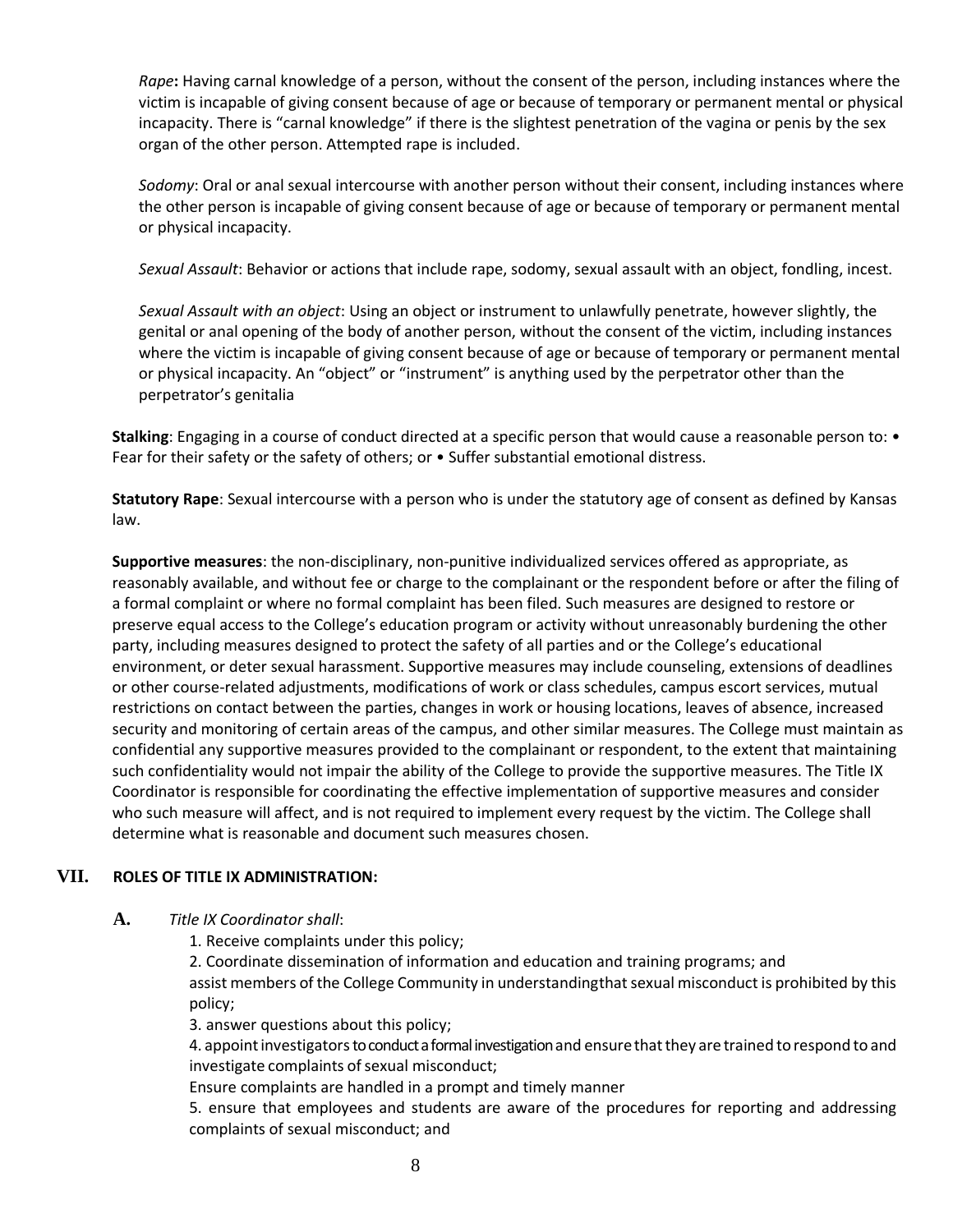6. Confirm all parties have been notified of the investigators conclusion and the right to appeal if applicable.

7. Maintain information and documentation related to the investigation in a secure manner, consistent with the College's obligations to disclose information as required by law.

8. To implement the Complaint Resolution Procedures or to designate appropriate persons for implementing the Complaint Resolution Procedures. The Coordinator may coordinate efforts to effectuate compliance and carry out responsibilities and at this time the Deputy Title IX Coordinator will assist the Title IX Coordinator in carrying out these responsibilities.

- **B.** *Investigator*: An investigator shall gather evidence by conducting interviews, answer questions that may arise, maintain a neutral fact-finding role, Investigator fulfills duty to collect all relevant inculpatory and exculpatory evidence. The investigator is not responsible for fact finding but evidence gathering. Each party shall have a right to inspect all evidence 10 days prior to a live hearing. shall discharge his or her obligations under these complaint resolution procedures fairly and impartially. If the Investigating Officer determines that he orshe cannot apply these procedures fairly and impartially because of the identity of a complainant, respondent, or witness, or due to any other conflict of interest, the Investigating Officer shall designate another appropriate individual to administer these procedures.
- **C.** *Supporter:* This is a person chosen by a party who may attend each step of the process for the purpose of providing support to either party. This person may not address anyone at any time during the process, nor should the supporter speak about the matter so as to maintain the integrity of the process. The supporter may be asked to remove him or herself at any time, but the College will allow the party time to acquire a different support person. Only one support person at a time is permitted to participate in support of a party. The college will make reasonable efforts to accommodate schedules but will not be able to accommodate all schedules at all times.
- **D.** *Advisor*: This person may participate on behalf of a party during the Title IX process. An advisor shall participate during a live hearing. An advisor may or may not be an attorney. Advisors who are also attorneys must follow the Title IX procedures set forth. See specifically, live hearing. Only one advisor may participate with a party.
- **E.** *Interim Measures Panel*: Panel of people to assess an immediate threat between the parties, determine if interim measures are necessary to prevent such threat and review objections if contested.
- **F.** *Hearing Panel:* A panel of three people hear the evidence and review the investigators report and make a written finding as to if the Respondent is responsible for alleged behavior.
- **G.** *Presiding Panel Member:* This person will speak on behalf of the hearing panel, direct questions, control the decorum of the hearing by enforcing a three-strike rule and admonishing behaviors which are deemed aggressive, offensive or badgering to any other person in the live hearing, and/or request removal of an advisor after three strikes; and is responsible for completing the written findings of the hearing panel at the conclusion of the hearing.
- **H.** *Appeal: A* process by which the matter is reviewed, available in limited situations after a live hearing.

## **VIII. GRIEVANCE PROCEDURE OF TITLE VII COMPLAINT:**

- **A.** This procedure applies to sexual discrimination or sexual harassment that is alleged between two employees or which does not rise to the level of severe and pervasive defined in Title IX:
	- 1. File a complaint with the HR Director of the College.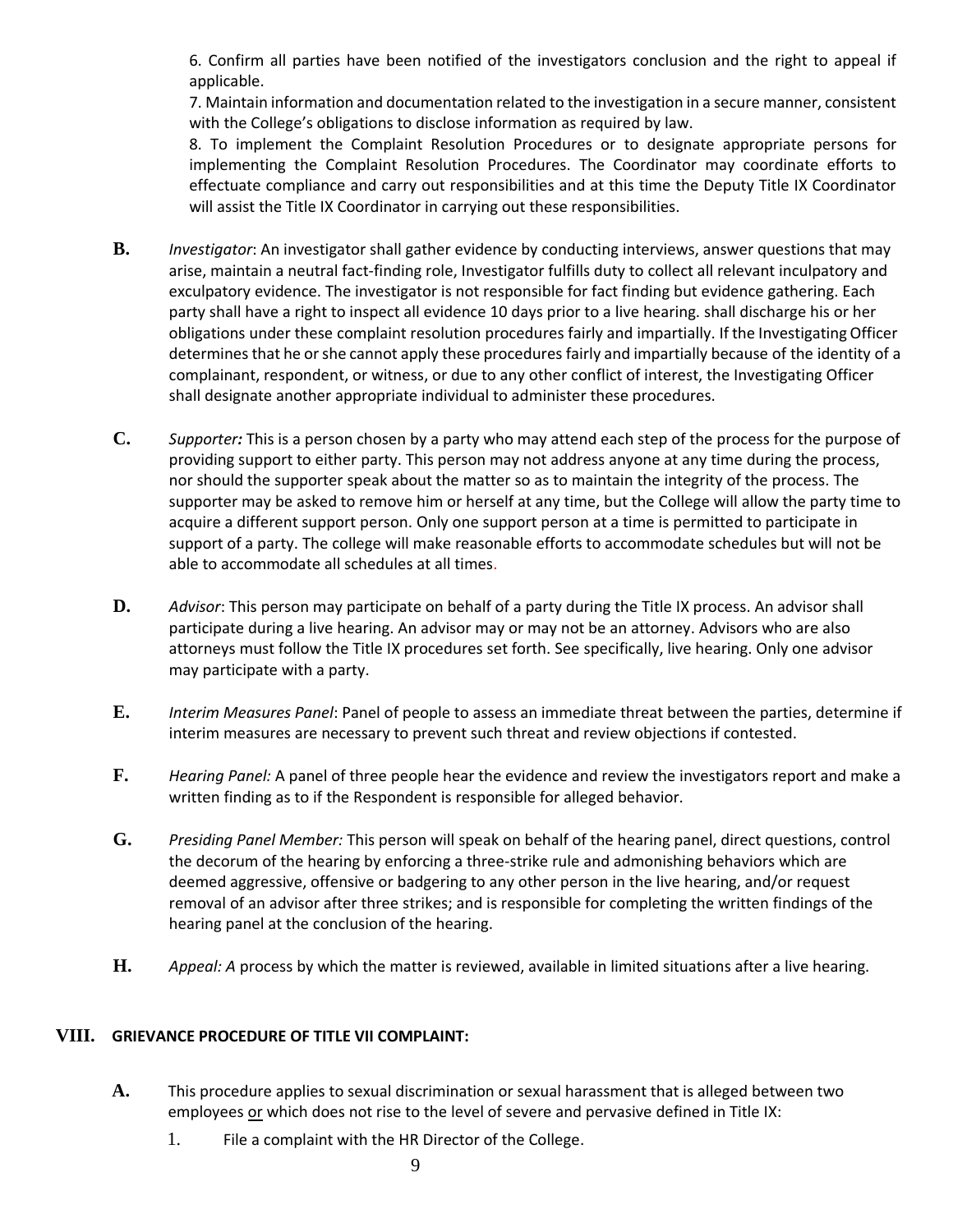- 2. HR Director and complainant employee manager or supervisor shall investigate, obtain information from parties
- 3. HR Director and manager/supervisor may take appropriate corrective action and preventative action. This also includes a responsibility to protect against retaliation.

## **IX. RESOURCES FOR ANY TYPE OF COMPLAINT:**

- **A.** The Campus Conduct Hotline (1-866-943-5787) is another available resource. It is a confidential, independent risk management service that provides a simple, anonymous way to alert the College of sexual misconduct, so that steps can be taken to prevent continuation of the sexual misconduct.
- **B.** If a victim desires to talk confidentially about his or her situation, (Ginny Reyes), Campus Counselor, Pihlblad Memorial Union, 785-227-3380 ext 8320 or Amy Truhe, Campus Pastor, Pearson Chapel and Welcome Center, 785-452-0969, can be contacted. They are available to assist you and will not report your circumstances to the College without your permission, unless otherwise required by law (such as when the victim is a minor). Notwithstanding, a non-identifying report may be made to the Title IX Coordinator so that the College can identify any patterns of sexual misconduct on campus and, if the conduct is a crime, it can be included in the College's annual crime statistics disclosure.

### **XI. GREIVANCE PROCEDURE OF TITLE IX COMPLAINT**

- A. GENERAL STEPS**:** 
	- 1. Complaint
	- 2. Investigation
	- 3. Review of Evidence
	- 4. Final Report
	- 5. Live Hearing
	- 6. Appeal (limited application)
- B. PROCEDURAL RULES & INFORMATION:
	- 1. *Presumption:* A respondent is presumed not responsible for alleged conduct unless an affirmative determination that respondent is responsible for such allegations is made at the conclusion of the grievance process.
	- 2. *Discretion & Student Conduct*: The College recognizes that students who have consumed alcohol when they are not 21 years of age or who have been using illegal drugs may be hesitant to participate as a party or witness or otherwise provide information about sexual misconduct allegations covered by this policy. Therefore, the College will not take disciplinary action *under its alcohol or drug policies* against a student who discloses illegal alcohol or illegal drug use in the context of providing information regarding a report of sexual misconduct alleged to have been directed against them or another person. However, the College reserves the right to require counseling, education, or other preventative measures to help prevent alcohol or drug violations in the future. The College's position on amnesty in these situations does not prevent action by police or other legal authorities against an individual who has illegally consumed alcohol or drugs. This position in no way suggests that intoxication of any degree excuses or mitigates any responsibility that is under review.
	- 3. While the College will only discuss College can't issue a gag order or prohibit discussions. Note, the regulations specifically allow for the information protected by FERPA to be used as part of a Title IX investigation.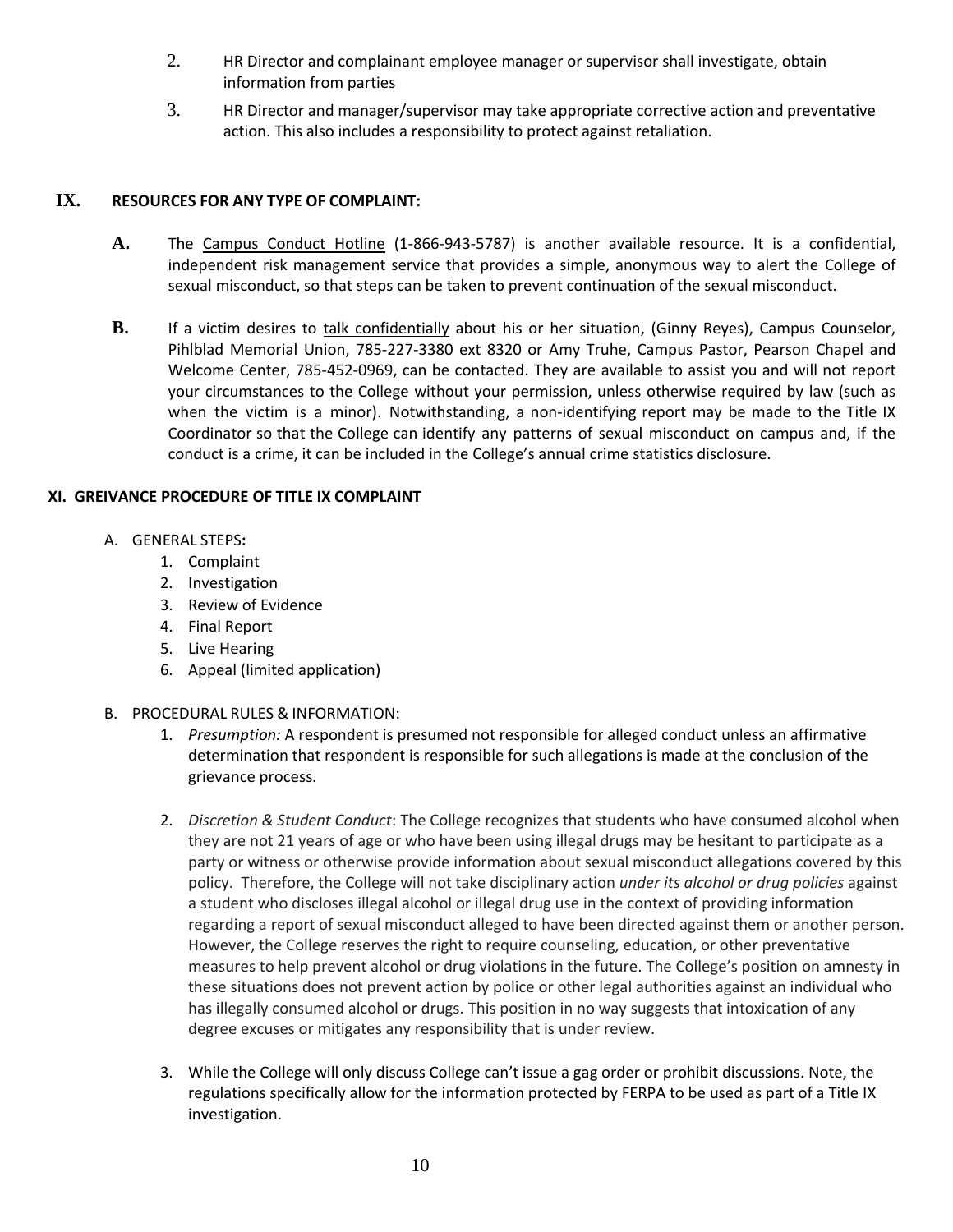#### 4. *Timelines***:**

- i. All deadlines and other time periods specified in this policy are subject to modification by the College where, in the College's sole discretion, good cause exists. Good cause may include, but is not limited to, the unavailability of parties or witnesses; the complexities of a given case; extended holidays or closures; sickness of the investigator, adjudicator, or the parties; the need to consult with the College's legal counsel; unforeseen weather events; and the like.
- ii. Any deadline that falls on a weekend or holiday, is extended to the very next business day. For instance, day seven falls on a Saturday, the deadline is the following Monday.
- iii. Generally, the College shall make every reasonable effort to complete the grievance process in a timely manner. This timeframe is a balance established in consideration of the College resources, ability to complete thorough review and investigation, ability to identify and avoid conflicts and also the importance of a prompt resolution for all parties.
- iv. If such deviation occurs, the College shall notify all parties in writing by sending an email to the College email as soon within 48 hours of such delay becomes known. A copy of this email notification explaining the delay in grievance procedure shall be kept as part of the College's recordkeeping in regard to these policies.
- v. Any delay (or continuance) requested by anyone other than the Coordinator shall be approved or determined by the Title IX Coordinator.
- vi. If a reply or response is required pursuant to a deadline or in a notice, such right will be waived and/or consent will be deemed given at the expiration of said timeline, if a party does not reply or respond otherwise.
- 5. *Contacts & Communications*: Unless stated otherwise, all contacts and notices will be initiated by the Title IX Coordinator and all communications will be through Bethany email.
- 6. *Support/Advisor*: During the investigation process, both a complainant and a respondent may ask a support person/advisor to accompany him or her at all stages of the process. In cases involving multiple complainants or respondents, the support person/advisor cannot be another complainant or respondent. The support person/advisor does not serve as an advocate on behalf ofthe complainant orrespondent, may not be actively involved in any proceedings, and he or she must agree to maintain the confidentiality of the process. The College reserves the right to remove or dismiss a support/person advisor who becomes disruptive of who does not abide by the limitations noted in the previous sentence. (See definitions)
- 7. *Rights of the Parties:*
	- *i.* During the investigation and resolution of a complaint, the complainant and respondent shall have equal rights. They include:

*ii.* Equal opportunity to identify and have considered witnesses and other relevant evidence. Similar and timely access to all information considered by the Investigating Officer. Equal opportunity to review any statements or evidence provided by the other party. Equal access to review and comment upon any information independently developed by the Investigating Officer.

8. *Confidentiality: Subject to Section VI herein***,** all information shared with Coordinator is treated as confidential and private. Further, certain information provided to the Coordinator may need to be disclosed to other College officials but it will only be information sufficient to allow them to respond fairly and appropriately to the allegations. While the College may not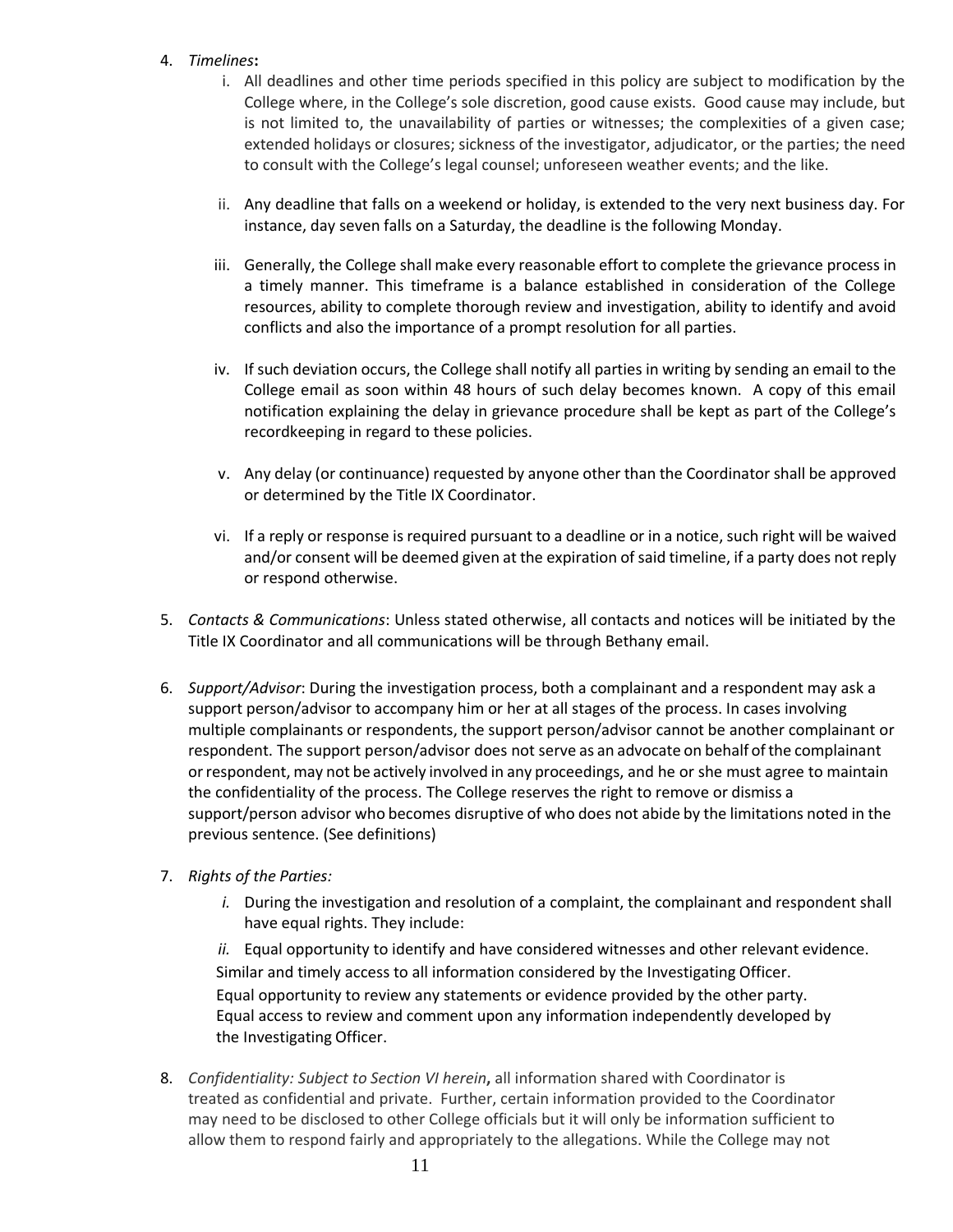issue a gag order to prohibit discussion it does strongly encourage privacy of all involved.

9. *Complainants Participation:* A complainant's participation in an investigation is voluntary. Complainants are encouraged to participate to the extent they feel comfortable. Participation in the investigation process is voluntary meaning a complainant may decide not to participate even after the investigation has started. However, it is vital to understand that a complainants' decision not to participate at any or all stages may severely limit the College's ability to respond to the incident.

## 10. *Responsibility to Act:*

- i. *Actual Knowledge Invokes College Duty to Act*: After the College has actual knowledge of alleged sexual harassment, the Title IX Coordinator shall contact the alleged victim promptly. This contact shall include information about the supportive measures offered by the College, the grievance process of the College, including how to file a formal complaint and shall include a discussion of the victim's wishes.
	- 1. *Identification of Potential Parties*: Title IX Coordinator shall oversee the preliminary investigation which may require attempts to identify the respondent, or victim. If after reasonable inquiry the identity of the alleged victim can't be determined, TC shall document inquiry made and considerations of other College policies and whether or not they were pursued.

## C. **Formal Complaint** *(see (XI)(A)(1)):*

- 1. *Methods to file:* A formal complaint, may be filed in person, by mail, or by electronic mail (e-mail): the date(s) and time(s) of the alleged conduct; (2) the names of all person(s) involved in the alleged conduct, including possible witnesses; (3) all details outlining what happened; and (4) contact information for the complainant so that the College may follow up appropriately. In limited circumstances a Title IX Coordinator may sign the complaint but said signature along does not render the Coordinator the complainant.
- 2. *Content that constitutes formal Complaint:* For a complaint to qualify as formal, the written document that (1) contain statement(s) that allege sexual harassment as defined above (2) name a respondent or why at the time of filing the complaint the respondent can't be identified or named by the complainant\*(3) request that the College investigate the allegation of sexual harassment. And that such alleged conduct occurred (4) at an activity of official event sponsored by the College (4) in the United States, (d) and, at the time of filing a formal complaint, the complainant is enrolled or participating in or attempting to participate in the education program or activity of Bethany College.
- 3. *Combine complaints*: The College has the discretion to combine formal complaints that arise out of the same set of facts as determined by the Coordinator.
- 4. *Acknowledgment of Formal Complaint*: The date the Title IX Coordinator or person with actual knowledge receives a formal complaint starts day 0 of the grievance procedure that follows. The complaint shall be acknowledged by email to complainant within 3 business days of receipt. If it is determined that an investigation shall be completed.
- 5. *False Statements*: While the College encourages all good faith complaints of sexual misconduct, the College has the responsibility to balance the rights of all parties. It is a violation of this policy for any person to submit a report or Formal Complaint that the person knows, at the time the report or Formal Complaint is submitted, to be false or frivolous. It is also a violation of this policy for any person to knowingly make a materially false statement during the course of an investigation, adjudication, or appeal under this policy. Therefore, if the College's investigation reveals that a complaint was knowingly false, the complaint will be dismissed. Providing false statements or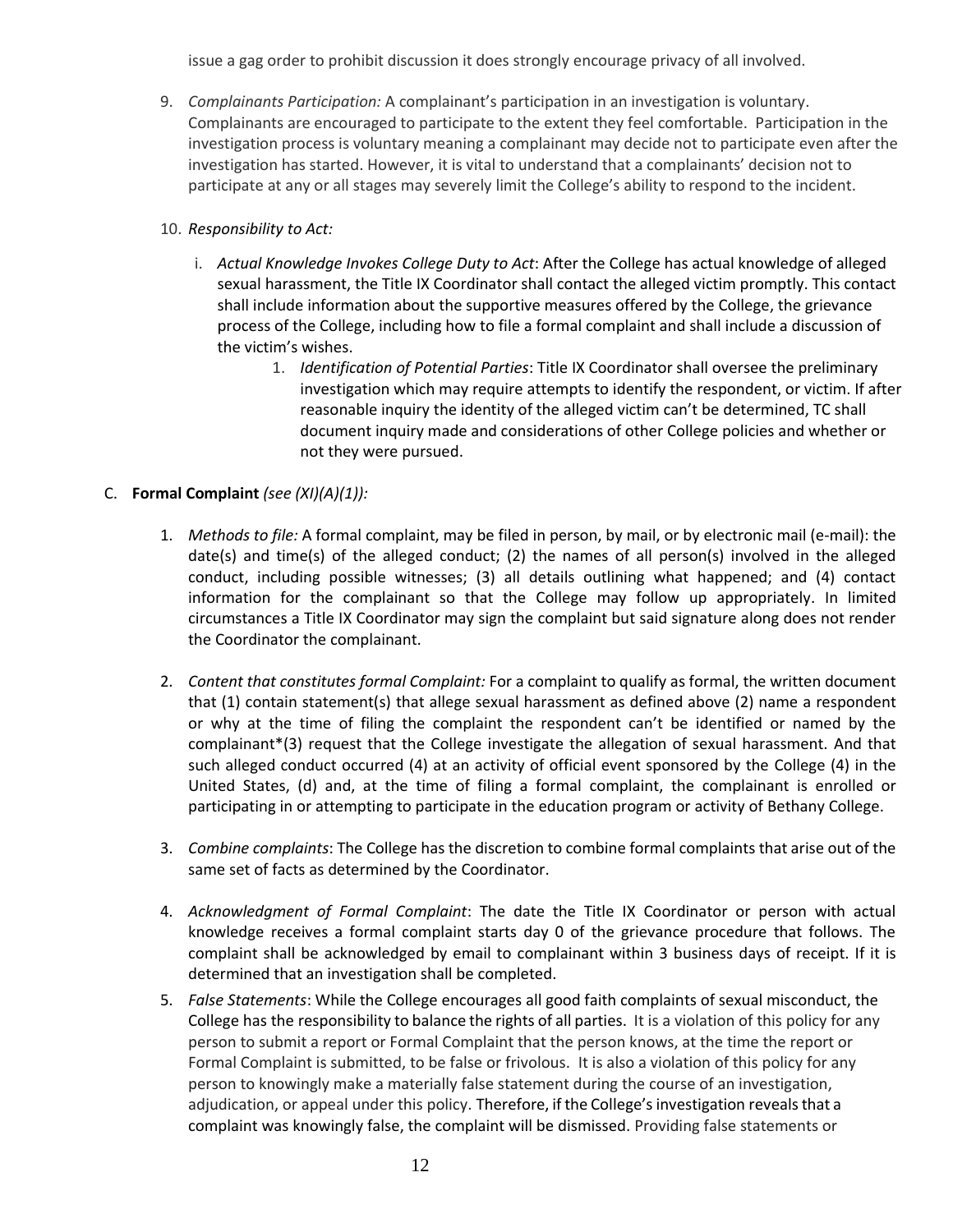submitting a false report will be subject to and addressed under the Student Code of Conduct, Employee Handbook, or other policies and standards applicable.

- 6. *Option to Appeal dismissal of complaint*: A complainant may appeal the College's decision to dismiss a formal complaint. Grounds exist if The Title IX Coordinator, investigator(s), or decision-maker(s) had a conflict of interest or bias for or against complainants or respondents generally or the individual complainant or respondent that affected the outcome of the matter.
- D. **Written Notice to Parties:** The College must send written notice of any investigative interviews, meetings or hearings.
	- 1. *Specific notice of allegations*: The Title IX Coordinator shall provide written notice of allegations and pending investigation or dismissal of formal complaint to both parties, by College email address, as soon as practical but no more than 7 business days from the date the complaint was received. Respondent shall have 10 business days, from the day after the date of written notice (email) of was sent by Coordinator to prepare a written response and/or secure an advisor. This shall be done before an interview is conducted with Respondent. Any deadline that falls on a weekend or holiday, is extended to the very next business day. For instance, day seven falls on a Saturday, the deadline is the following Monday.
	- 2. A written notice shall include: sufficient information from the allegations that set forth the complainant, the complainants' allegations, when and where the alleged behavior occurred, a statement that the respondent is presumed not responsible until the Title IX process is resolved, written information explaining the role and right to an advisor, the right to inspect and review evidence, and the prohibition on providing knowingly false statements of information.
	- 3. The college must send written notice of dismissals to the parties, which includes the reasons for dismissal, regardless of the whether the dismissal is mandatory or discretionary.

#### E. **Interim Measures**

- 1. *for Allegation against Student:* At any time during the investigation, interim remedies may be appropriate if there is immediate tendency toward violent behavior by any of the parties. These interim remedies may include separating the parties, placing limitations on contact between the parties, suspension, or making alternativeclass-placement or workplace arrangements. An interim measure may only be implemented when: (1) An analysis has been completed in consideration of safety and risk AND (2) The analysis results in a finding of an immediate threat to physical health or safety of any student or other individual arising from the alleged sexual harassment that justified removal. AND (3) the Student subject to removal is given immediate notice and opportunity to contest the removal The analysis referenced in (1) and (2) in this section, will be completed by a multi-disciplinary team of three. Notification by phone or email will be given if interim measures are considered and the party will be given a chance to contest the interim measure.
- 2. *for Employee Investigation:* Employees may be placed on administrative leave and under the Title IX policy and a risk and safety assessment required for a student respondent is not required. A challenge to administrative leave would only be possible if allowed in the faculty or employee handbook.
- F. **Investigation:** This is the process by which a Title IX trained neutral investigator gathers evidence testimonial and non-testimonial and facts from the parties and interviews parties and witnesses as appropriate and prepares a written report to be reviewed by the parties.
	- 1. During the investigation, the complainant will have the opportunity to describe his or her allegations and present supporting witnesses or other evidence. The respondent will have the opportunity to respond to the allegations and present supporting witnesses or other evidence. The Investigating Officer will provide the statements and evidence presented and may, depending on the circumstances, interview others with relevant knowledge, and take any other appropriate action to gather information relevant to the complaint. All parties and witnesses involved in the investigation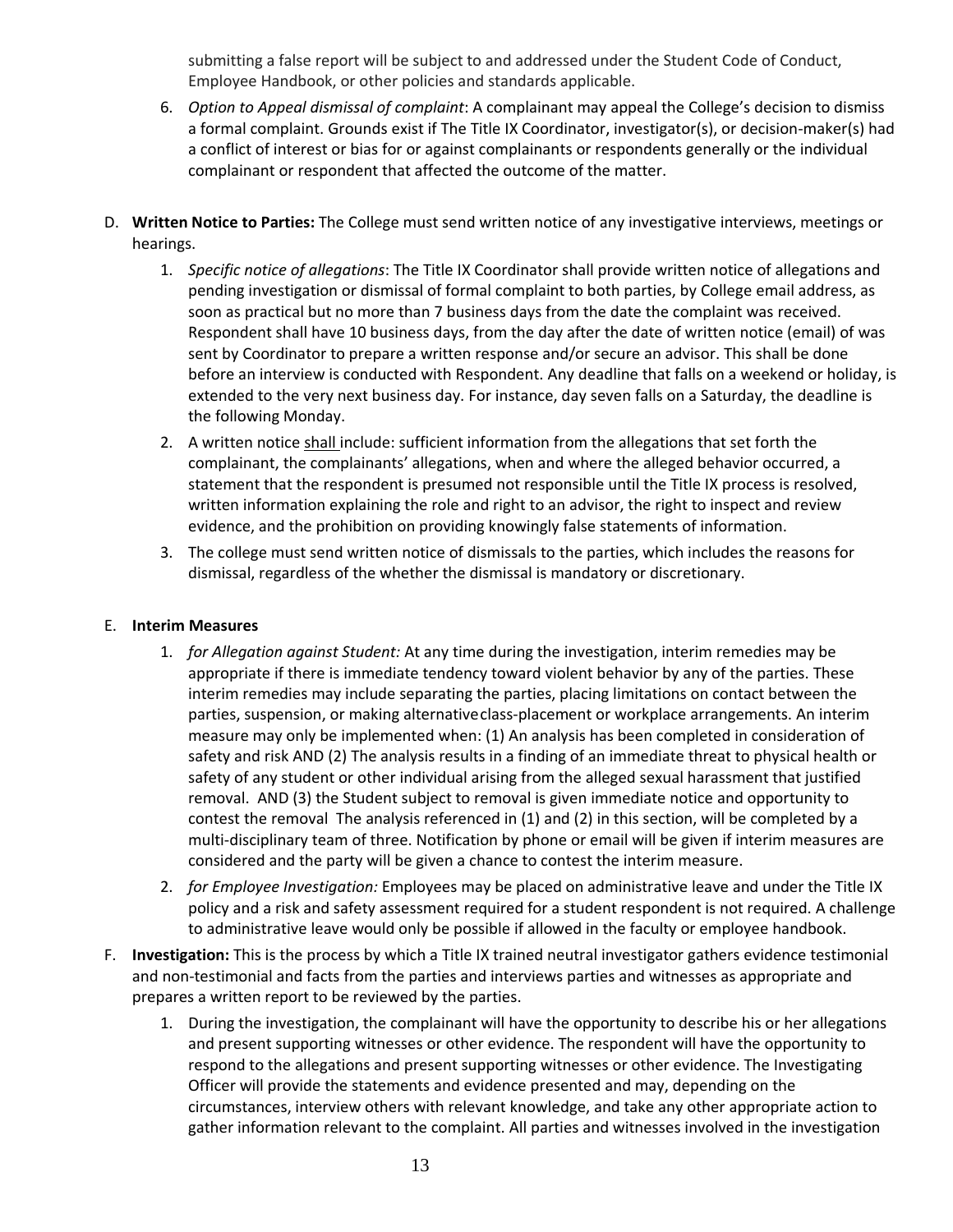are expected to cooperate and provide complete and truthful information.

- 2. If either the complainant or respondent needs additional time to prepare or to gather their witnesses or information, they shall notify the Investigating Officer in writing explaining how much additional time is needed and why it is needed. The InvestigatingOfficershall respond to any such request within three (3) days.
- 3. Prior Sexual Behavior of Complainant: During the investigation (and live hearing) questioning regarding a Complainant's sexual predisposition or prior sexual behavior are not relevant, unless such questions and evidence about the Complainant's prior sexual behavior are offered to prove that someone other than the Respondent is responsible for the alleged conduct, or if the questions and evidence concern specific incidents of the Complainant's prior sexual behavior with respect to the Respondent and are offered to prove consent.
- 4. A College may not use or access a party's medical, psychological, or similar treatment records without the voluntary written consent to the party. Voluntary is the signature without force or coercion. A consent singed without an Advisor or supporter present does not make it involuntary.
- 5. During the investigation process, both a complainant and a respondent may ask a support person/advisor to accompany him or her at all stages of the process. In cases involving multiple complainants or respondents, the support person/advisor cannot be another complainant or respondent. The support person/advisor does not serve as an advocate on behalf ofthe complainant orrespondent, may not be actively involved in any proceedings, and he or she must agree to maintain the confidentiality of the process. The College reserves the right to remove or dismiss a support/person advisor who becomes disruptive of who does not abide by the limitations noted in the previous sentence. (See definitions)
- G. **Review of Evidence***:* The parties with their advisor, have a right to inspect all evidence obtained by the investigator prior to the live hearing. Both parties shall have the opportunity to inspect, review and respond to the evidence obtained during the investigation that is directly related to the allegations, and at least 10 days to review and respond to the investigative report.
	- 1. The parties are not able to copy or photograph said evidence.
	- 2. Questions about said evidence may lead to additional work by the investigator. Questions or concerns with the investigation should be communicated by the party or advisor to the Title IX Coordinator.
- H. **Written Report:** The college must send all the parties, and their advisors, the investigative written report that fairly summarizes the relevant evidence in electronic or hard copy format with at least 10 days to review.
- I. **Submission of Questions***:* Parties shall submit questions proposed for witnesses at the Live Hearing to the Title IX Coordinator to be reviewed by the hearing panel prior to the Live Hearing.
- J. **Requirements prior to Live hearing:**
	- 1. At least 10 days prior to a live hearing, a party must notify the College by email to the Coordinator if they intend to bring an Advisor of their choice to the hearing, or if they request the College to provide one. Within 72 hours of the party request for an Advisor, the Coordinator will reply by email to the party with a name and contact for the Advisor.
	- 2. At least 10 days prior to the live hearing, Attorneys may file a document, similar to an entry of appearance, by email to the Title IX Coordinator. If an Attorney submits such notice on behalf of a party, the party obligation is satisfied.
- K. **Live Hearing**: While not a court proceeding, each party will have the opportunity to present evidence, and question and cross examine witnesses at a live hearing. Each party has the option to bring a supporter as well. Statements of all witnesses and parties may be relied on by the hearing panel so long as the declarant is available for cross examination at the live hearing.
	- 1. *Process*: 3 people, will review the report of the Investigator, preside over the hearing including the testimony of the parties and witnesses and cross examination and make decisions as necessary to maintain the decorum of the hearing. The panel members will make decisions simultaneously on the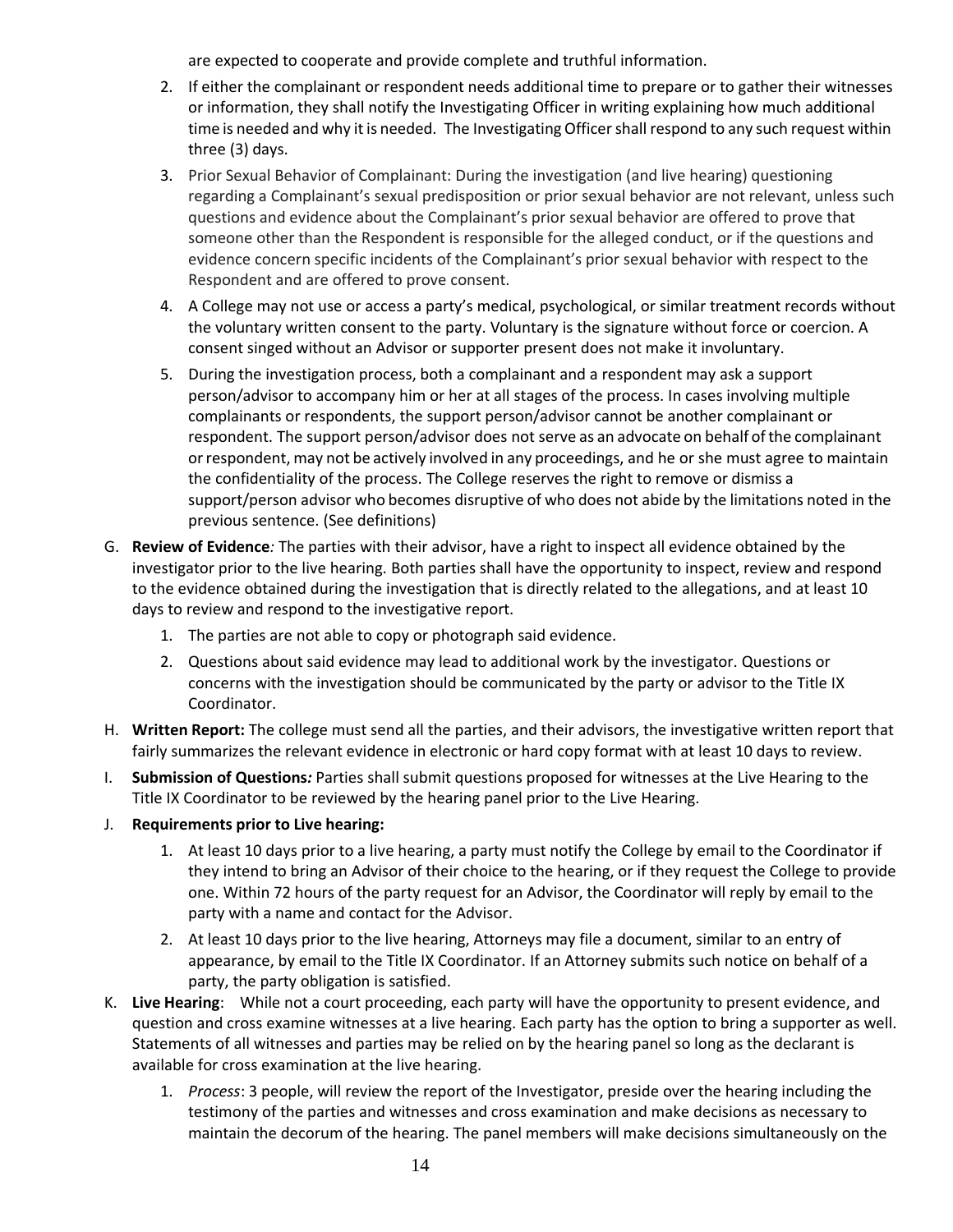admission or restriction of evidence. The live panel shall make a written finding at the conclusion of the hearing.

- 2. *Attendance***-** All parties will be physically present in the same geographic locations determined by the college, OR at the College's discretion any or all of the parties, witnesses and other participants may appear virtually, so long as appearance can be simultaneous. Any virtual or remote appearance request must be made at least 5 days prior to the hearing date with the Title IX Coordinator.
- 3. *College May Present Evidence*: While the College is not a party to the proceeding, the College may present evidence to the decision-making panel, who must then objectively evaluate relevant evidence (both inculpatory and exculpatory) and reach a determination regarding responsibility.
- 4. *Advisor for Party:* An advisor, chosen or appointed by the college, will appear with each party. If a party does not have an advisor present at the live hearing, the College must provide an advisor of the college's choice who may or may not be an attorney to conduct cross examination on behalf of the party, at no charge to the party.
	- i. Even if the other party has an attorney, the college it not required to provide an attorney advisor to fulfill its obligation.
- 5. *Rules of Decorum*: The College may adopt rules of order or decorum to forbid badgering a witness, and may fairly deem repetition of the same question to be irrelevant.
- 6. *Rules of Procedure:* The College may adopt rules that decide whether the parties may offer opening or closing statements, specify a process for making objections to the relevance of questions and evidence, place reasonable time limitations on a hearing, and so forth. These rules will be shared with parties at least 20 days before the live hearing.
- 7. *Evidence allowed in live hearing:* 
	- i. *Statement rule: Refusal to Submit to Cross Examination* If a party or witness does not submit to cross-examination at the live hearing, the decision-maker(s) must not rely on any statement of that party or witness in reaching a determination regarding responsibility; provided, however, that the decision-maker(s) cannot draw an inference about the determination regarding responsibility based solely on a party's or witness's absence from the live hearing or refusal to answer cross examination or other questions.
		- 1. This applies to written statements of a witness who will not submit themselves for cross examination, and police reports SANE SART reports, or other documents and records with statements of a party or witness who will not submit to cross examination.
	- *ii. Only Relevant Evidence Allowed:* The hearing panel may only consider objective evidence that is relevant in a decision as to if the respondent is responsible for conduct alleged effectively it means any evidence that tends to make the allegations at issue more or less likely to be true
		- *1.* During adjudication processes, questions regarding a Complainant's sexual predisposition or prior sexual behavior are not relevant, unless such questions and evidence about the Complainant's prior sexual behavior are offered to prove that someone other than the Respondent committed the conduct alleged, or if the questions and evidence concern specific incidents of the Complainant's prior sexual behavior with respect to the Respondent and are offered to prove consent.
		- *2.* A Complainant who affirmatively uses information about their own prior sexual behavior otherwise considered irrelevant if not used for a limited purpose explained herein, for the purpose of supporting the Complainant's allegations may be deemed to have waived the prohibition of use of by Respondent of this type of questioning and evidence.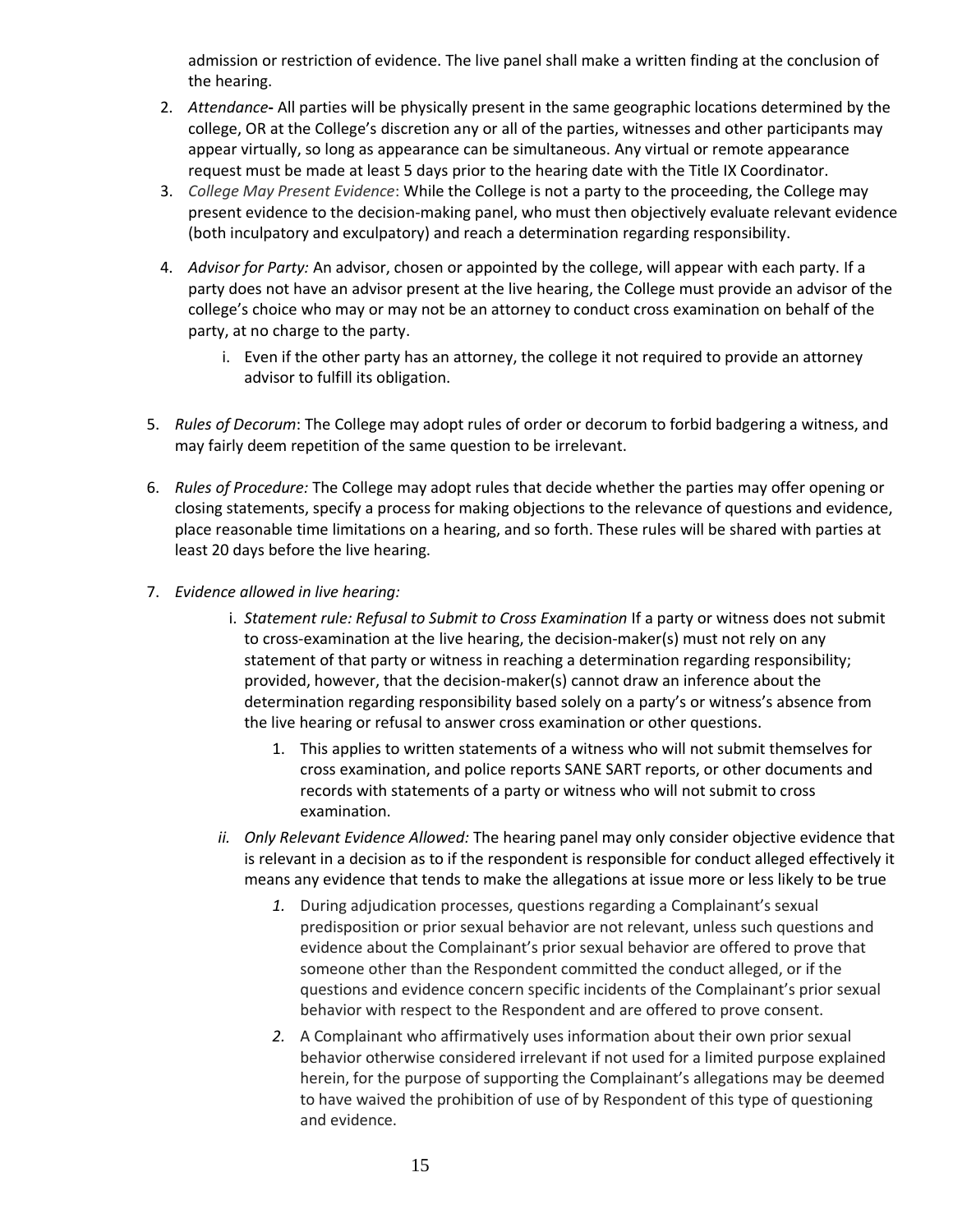- 3. Evidence that is duplicative or repetitive may be deemed not relevant by the hearing panel.
- *iii.* Questioning by Direct Examination:
	- *1.* Definition: At the live hearing, the decisionmaker(s) must permit each party's advisor to ask the other party and any witnesses all relevant questions and follow-up questions, including that challenging credibility.
	- *2.* The College has discretion to determine whether advisors may conduct direct examination.
- *iv.* Questioning by Cross Examination:
	- *1.* Definition: The process by which a party asks the opposing party, or witness questions, after direct examination.
	- 2. Requirements:
		- a. Only an Advisor may conduct cross examination.
		- b. Only relevant cross-examination and other questions may be asked of a party of witness.
		- c. Before a complainant, respondent, or witness answers a cross-examination or other question, the decision-maker(s) must first determine whether the question is relevant and explain any decision to exclude a question as not relevant
	- 3. Special Rule: Cross Examination is also subject to the Statement Rule. (see above)
- v. **Rules of Decorum**: The college retains the discretion to control the live hearing through the live panel members who will ensure the environment is not abusive, intimidating, condescending, badgering, argumentative
- vi. **Burden of Proof**: This is the standard by which the hearing panel must review the evidence and determine whether they believe the allegations to have been proven. The standard is the Preponderance of the evidence*, meaning the evidence must show that the allegations are more likely true than not.* Stated another way, this requires proof that is more than 50%, or 50% plus a feather.
- vii. **Finding of Responsibility**: The presiding hearing panel member must ensure that a written determination is issued to the parties at the end of the hearing. A copy of such finding must be given to the Coordinator. The written determination becomes final only after the time period to file an appeal has expired. Or it a party does file an appeal, after the appeals decision has been sent to the parties.
- viii. **Recording**: Recipients must create an audio or audiovisual recording, or transcript, or any live hearing and make it available to the parties for inspection and review.
- L. **Informal Resolution Process***:* Informal means of resolution, such as mediation, may be used in lieu of the formal investigation and determination procedure. However, informal means may only be used with the complainant's voluntary cooperation and the involvement of the Title IX Coordinator. The complainant, however, will not be required to work out the problem directly with the respondent. Moreover, the complainant may terminate any informal means being utilized at any time and invoke the formal investigation procedure. In any event, informal means, even on a voluntary basis, will not be used to resolve complaints alleging any form of sexual violence.
- M. **Appeal**: An appeal shall be filed in writing to the Title IX Coordinator in any of the formats a complaint is accepted within 10 days from the day of the finding. The time shall start, with the day following the finding, regardless of the day of the week and whether or not it is a business day, and expire 10 consecutive days thereafter. If the 10<sup>th</sup> day falls on a weekend, the appeal will be considered received when it is received. If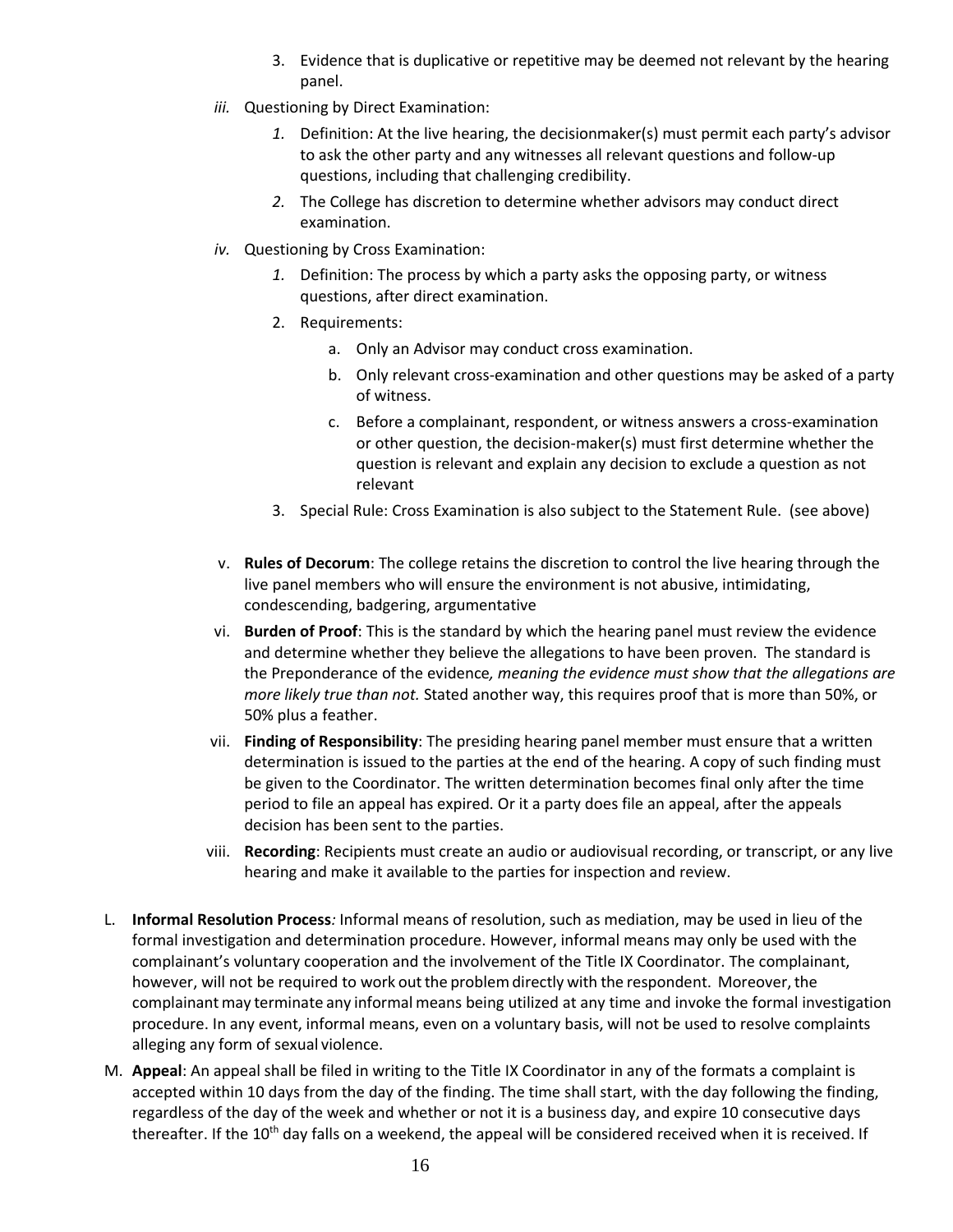electronic this will be the date and time the email is received by the Coordinator as demonstrated in the email inbox. If there is demonstration that the conflict of interest of bias has materially affected the outcome, this is an automatic ground for appeal. It shall be the responsibility of the Title IX Coordinator to address known or reported conflicts of interest or bias.

## N. **Grounds for Appeal**:

- 1. **Who & Why:** The complainant or respondent may appeal the determination of a complaint only on the following grounds:
	- i. There is a substantial likelihood that newly discovered information, not available at the time evidence was presented to the Investigating Officer, would result in a different decision;
	- ii. There was a procedural error significant enough to call the outcome into question; Procedural irregularity could include a recipient's failure to objectively evaluate all relevant evidence, including inculpatory and exculpatory evidence.
	- iii. Bias or prejudice on the part of the Investigating Officer; or Coordinator for or against complainants or respondents generally or the individual complainant or respondent that affected the outcome of the matter/

### 2. **Method of Appeal**

Appeals must be filed with the President ("Appellate Officer") within ten (10) days of receipt of the written report determining the outcome of the complaint. The appeal must be in writing, and contain the following:

Name of the complainant;

- Name of the respondent;
- A statement of the determination of the complaint, including corrective action if any;
- A detailed statement of the basis for the appeal including the specific facts, circumstances, and argument in support of it and
- Requested action, if any.
- A copy must be sent to the other party and the Coordinator.

The appellant may request a meeting with the Appellate Officer, but the decision to grant a meeting is within the Appellate Officer's discretion. However, if a meeting is granted, then the other party will be granted a similar opportunity.

#### 3. **Resolution of the Appeal**

The Appellate Officer will not be any of the members of the hearing panel. will resolve the appeal within fifteen (15) days of receiving it and may take any and all actions that he/she determines to be in the interest of a fair and just decision. The decision ofthe Appellate Officer is final. The Appellate Officer shall issue a short and plain, written statement of the resolution of the appeal. The written statement shall be provided to the complainant, respondent, and the Title IX Coordinator within three (3) days of the resolution.

For the purpose of addressing formal complaints of sexual harassment, a College's grievance process must comply with the requirements of this section. Any provisions, rules, or practices other than those required by this section that a College adopts as part of its grievance process for handling formal complaints of sexual harassment as defined in § 106.30, must apply equally to both parties. (1) Basic requirements for grievance process. A College's grievance process must— (i) Treat complainants and respondents equitably by providing remedies to a complainant where a determination of responsibility for sexual harassment has been made against the respondent, and by following a grievance process that complies with this section before the imposition of any disciplinary sanctions or other actions that are not supportive measures as defined in § 106.30, against a respondent. An equitable

#### O. **Documentation:**